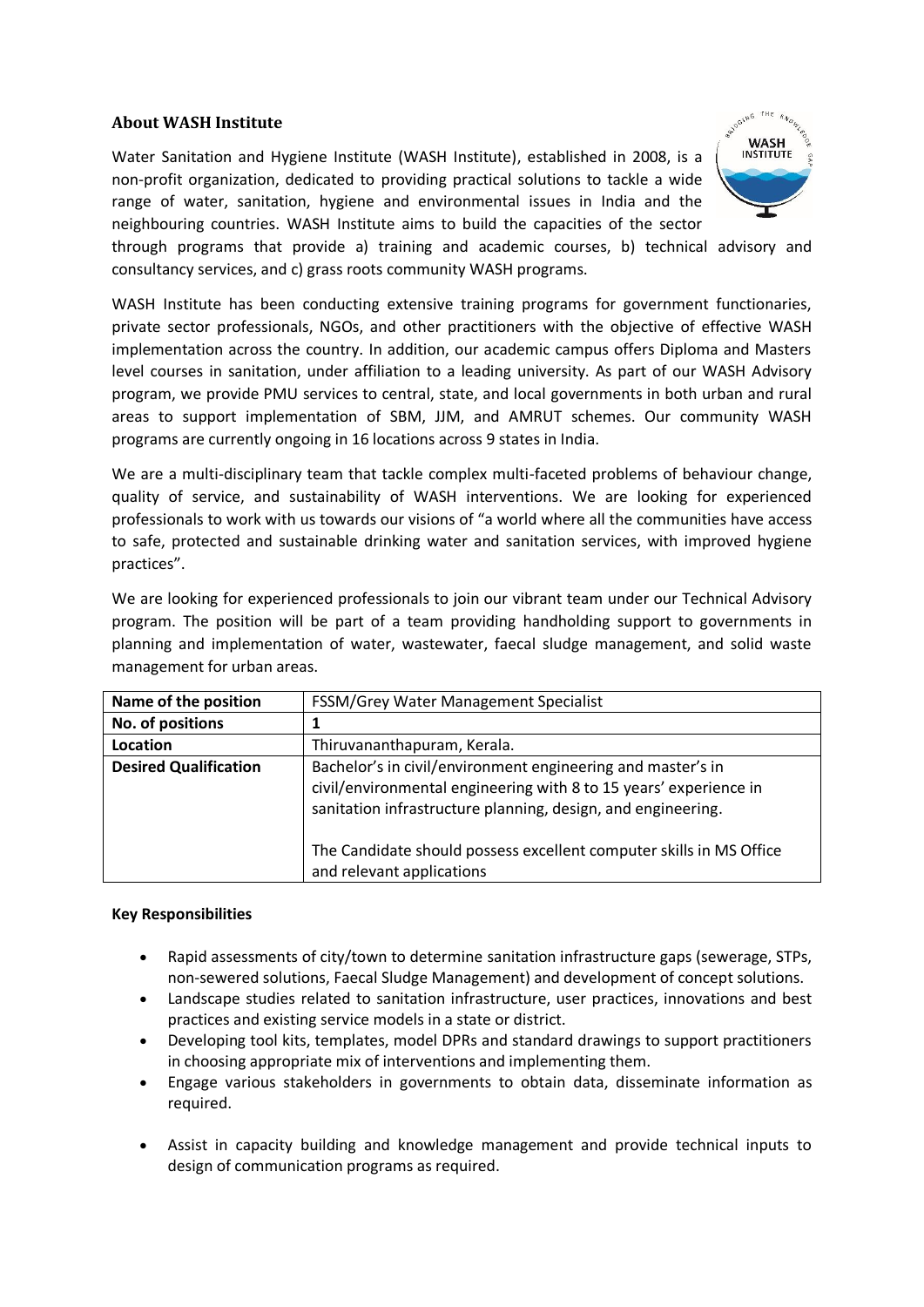Designing / developing, reviewing, and assisting in executing sanitation systems as required in various cities and towns.

# **Desired Skill set**

- Strong technical understanding with ability to collect data, analyse infrastructure gaps, and present possible solution scenarios to support decision makers in water and sanitation.
- Broad understanding and experience of small size faecal sludge/Grey water treatment technologies and their selection for appropriate contexts is required.
- Familiarity with non-sewered sanitation and Faecal Sludge Management (FSM) is desirable.
- Familiarity with digital methods (GIS) and packages (Sewer CAD etc.,) is highly desirable.
- Problem solving skills from a techno-economic point of view will be preferred.

### **Experience required**

Relevant documented experience of minimum of 8 to 15years in handling rural sanitation, Solid waste management, environmental issues etc. in the reputed concerns/organisations.Rich experience in Sanitation preferable on rural context is essential. Experience in NGO/INGO sector would be an added advantage.

### **Core Competence**

- Good oral and written communication and computing skills
- Planning and coordination
- Hands on approach to problem solving and trouble shooting
- Ability to handle challenging situations and train the staff
- Good experience in human resource related management.
- Excellent presentation, interpersonal and administrative skills
- **•** Effective leadership and facilitation skills

### **Languages:**

Sound knowledge of speaking, reading, and writing in English and Malayalam is essential.

### **Placement:**

The selected candidate will be on board with WASH Institute and posted to work**in the city mentioned above** under **the State Government of Kerala.** Such placed employee of WASH Institute will work in close collaboration with the Government departments in implementation of the Swachh Bharat Mission programme.

### **How to Apply**

Please submit your recent curriculum vitae, including up to a 250 words summary explaining why you think you are suitable for this position. Application can be e-mailed to the following address: **careers@washinstitute.org** 

The last date to submit application is **30th April 2022.** Only shortlisted candidates will be contacted. When e-mailing, please mention the post and location in the "subject" line.